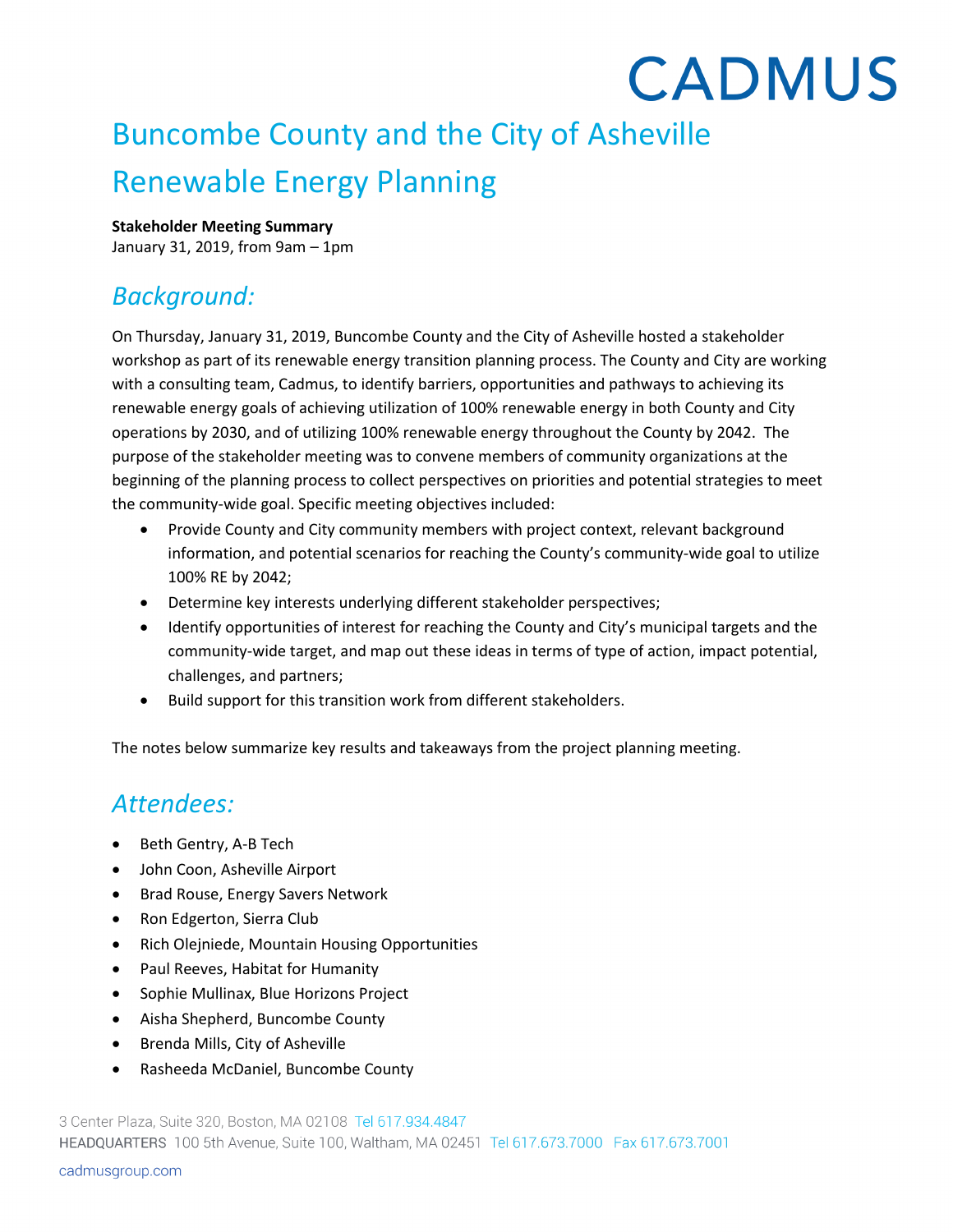- Jade Dundas, City of Asheville, Municipal Advisory Group Member
- Dirk Wilmoth, A-B Tech
- Heath Moody, A-B Tech
- Kristy Smith, Buncombe County, Municipal Advisory Group Member
- Chris Dobbins, LOSRC
- Adam Colette, Dogwood Alliance
- Walter Ear, City of Asheville, Municipal Advisory Group Member
- Alesha Reardon, Buncombe County Schools, Community Advisory Group Member
- Jane Hatley, Self-Help Credit Union
- Rebecca Brothers, Buncombe County
- Michelle Myers, Center for Biological Diversity, WNC Renewables Coalition, Community Advisory Group Member
- Bill Ealk, Land of Sky, Clean Vehicles Coalition
- Lucia Daugherty, SPARC Foundation
- Barbara Darby, Mountain Area Workforce, Land of Sky
- Bridget Herring, Energy Program Coordinator City of Asheville
- Amber Weaver, Sustainability Officer, City of Asheville
- Jeremiah LeRoy, Sustainability Officer, Buncombe County[1](#page-1-0)

#### *Part I. Renewable Energy Policy and Program Pathways*

Following stakeholder introductions, Cadmus staff presented an overview of the project, North Carolina's renewable energy policy context, and preliminary policy and program options from Pathways to 100 as a starting point and strategies that could work for the City and County. Throughout the presentation, there was time for Q&A. Key questions are noted below:

- **Goal definition:** Stakeholders asked questions regarding the parameters of the renewable energy goals. Specifically:
	- $\circ$  If the focus is mainly on electricity
	- $\circ$  The sequencing of electricity generation/supply; energy efficiency, building electrification; and transportation actions
	- $\circ$  Clarification on the decision-making process of the renewable energy plan, including how the County and City should prioritize pathways to achieve their goals, such as using virtual power purchase agreements (PPAs) and buying or selling renewable energy credits (RECs)
- **Social Equity:**

 $\overline{a}$ 

 $\circ$  One attendee noted that there has been success in the past through the Blue Horizons Project in engaging low- to moderate-income and diverse voices in the process

<span id="page-1-0"></span> $1$  Please note, this attendee list may be incomplete. To be completed with input from City/County staff.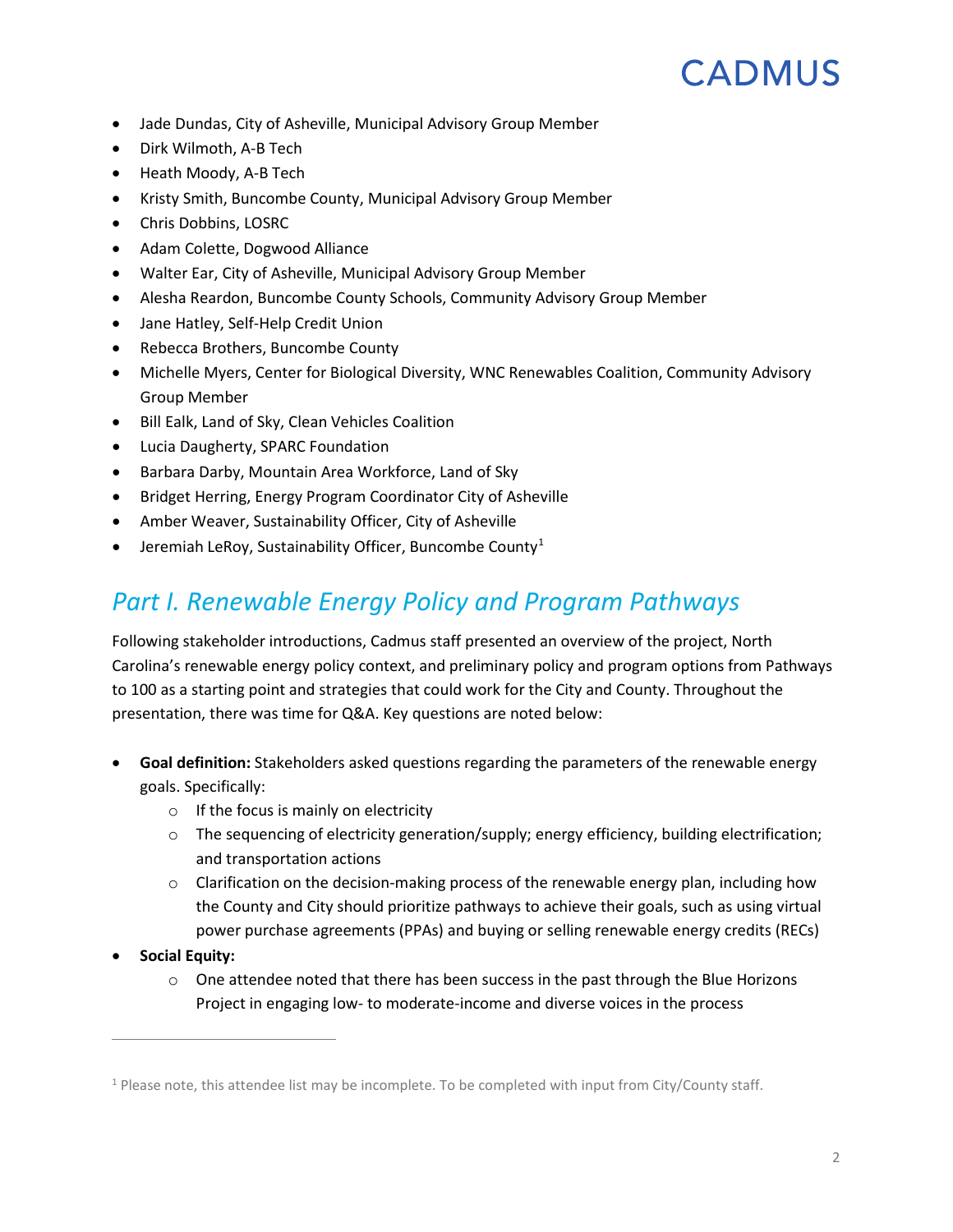#### • **Financial**:

- $\circ$  During the course of discussion, one stakeholder asked if there are budgeting parameters that should be considered to bound the framing of what might be possible in terms of strategies
- **Strategies:**
	- o **Renewable Energy Credits and Virtual Power Purchase Agreements**. Stakeholders asked for clarification on the differences between strategies and the impacts of using either RECs or virtual PPAs to achieve the renewable energy goals.
	- o **Utility Collaboration**. One attendee noted that Buncombe County and the City of Asheville have a strong track record of utility engagement with Duke Energy through the EITF and Blue Horizons initiative. Another stakeholder asked whether on-bill financing through Duke could be possible.
	- o **State/Federal Engagement.** A couple of participants noted that there may be programs at the federal level that may help Buncombe County achieve its goal. Specifically mentioned was the potential of a carbon tax, or resilience requirements.
	- o **Homeowner Association Education and Outreach.** One stakeholder noted in response to group purchasing, that some HOAs outright ban renewable energy systems or have restrictive covenants. This was discussed as an opportunity for the County or City to engage with these associations on this topic.
	- o **Additional strategies:** One stakeholder noted that the EITF had considered acquiring rights to hydropower wheeled through the Tennessee Valley Authority.

#### *Part II. Collective Visioning*

Following the Policy and Programs Pathways presentations, stakeholders participated in a Collective Visioning exercise, in which they wrote a postcard to themselves from the year 2042 – describing what the renewable energy transition looks like. After writing their postcards, Cadmus facilitators read the postcards aloud to the entire workshop group before breaking the stakeholders into smaller working groups.

Key themes from the postcards are organized below:

#### **Expected outcomes:**

- The County and City's renewable energy targets have been successfully met through **partnerships, collaboration, and education**
- Renewable energy is present *within the community*:
	- o Community is "**fully solarized**;" specifically there is solar on all public buildings and schools and the majority of buildings within the County
	- o There is **renewable energy on the landfill**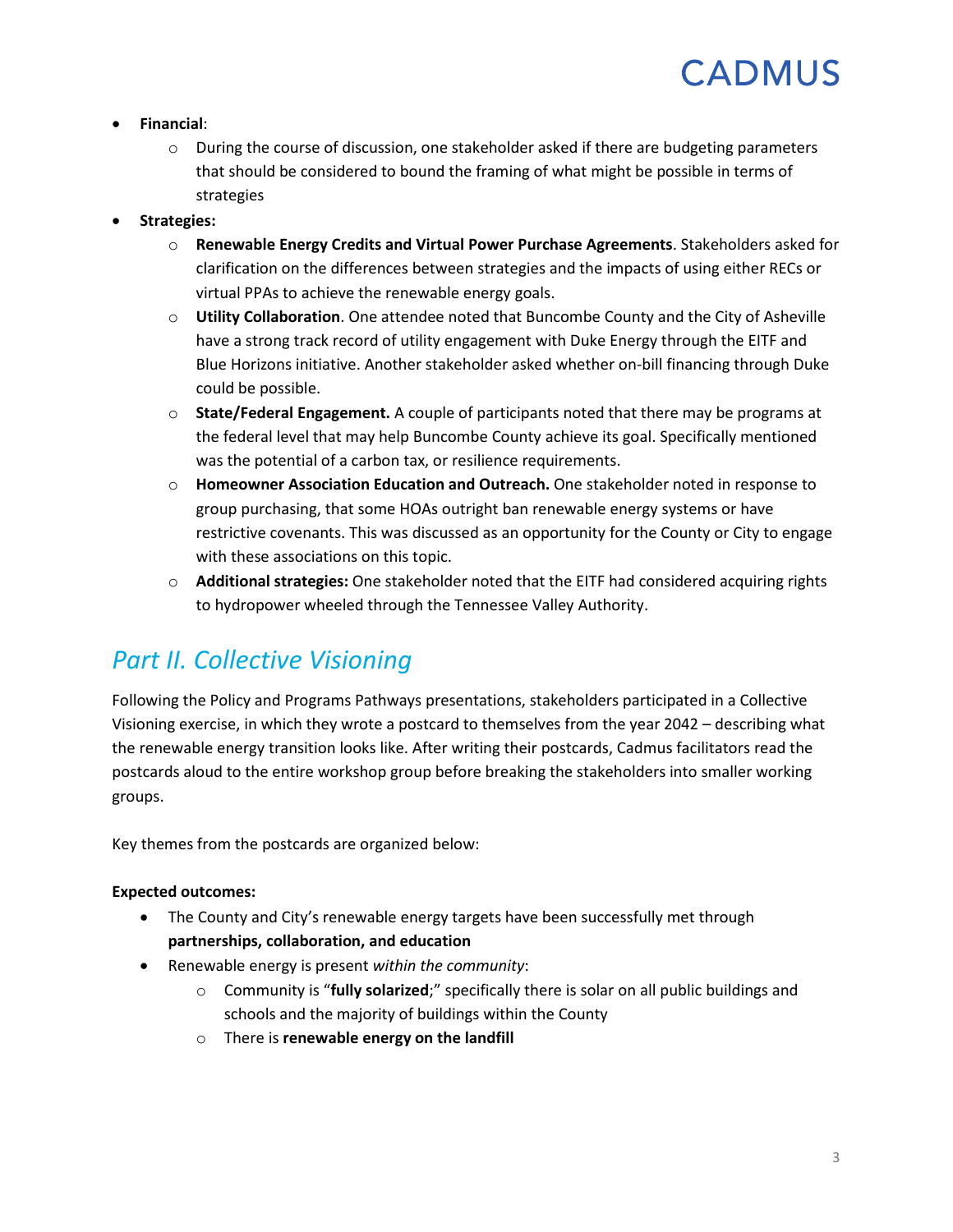- o Additional renewable energy opportunities mentioned include **renewable natural gas, geothermal, hydropower, landfill gas reclamation, animal/human waste to energy, and wind** (small and large-scale), indicating a large diversity of power sources
- o Coal energy is gone
- Energy efficiency is a key step:
	- $\circ$  Community members will know more about how to manage and their energy use and **consumption is reduced** via efficient technologies and conservation
	- o Home technologies in use include **heat pumps and energy efficiency upgrades**
- Transportation is cleaner:
	- o Everyone uses **bicycles**
	- o Car manufacturers **only make electric vehicles**
	- o The city has a robust **EV charging network**
- Equity is a core focus of the programs and initiatives:
	- o **Savings are passed through** to residents
	- o **Housing is affordable,** and housing is energy efficient
	- o Efforts **help families** and those in need
	- o Low-income households have **low- or no-cost options to participate** in the transition
	- o **Savings are channeled into the community**
	- o The transition happens in a way that **breaks down systems of oppression** and injustice
	- o Renewable energy is **free or low-cost**
	- o The **air is clean**
- State policy changes to allow for more widespread renewable energy adoption:
	- o **Power purchase agreements are allowed**
	- o Utility market **deregulates**
	- o A **millionaire's tax** helps fund the transition/solar on buildings
- Electric utility reacts to a changing market:
	- o Duke has a **power plant at Lake Julian**
	- o Duke offers **on-bill financing**
	- o **3rd-party sales** are allowed
	- o Duke become a **cooperative utility**

#### **Means of Success:**

- Local Policy and Programs:
	- o **Mandates are passed for solar** on new construction
	- o **Virtual power purchase agreements** (limited by geographic scope)
	- o **Loan guarantee fund for low-income residents** for solar energy or energy efficiency
	- o **Taxes can ultimately be lower** as the transition lowers costs and boosts the economy
	- o **Smart regulations** help guide the transition
	- o **Cost-effectiv**e investments are prioritized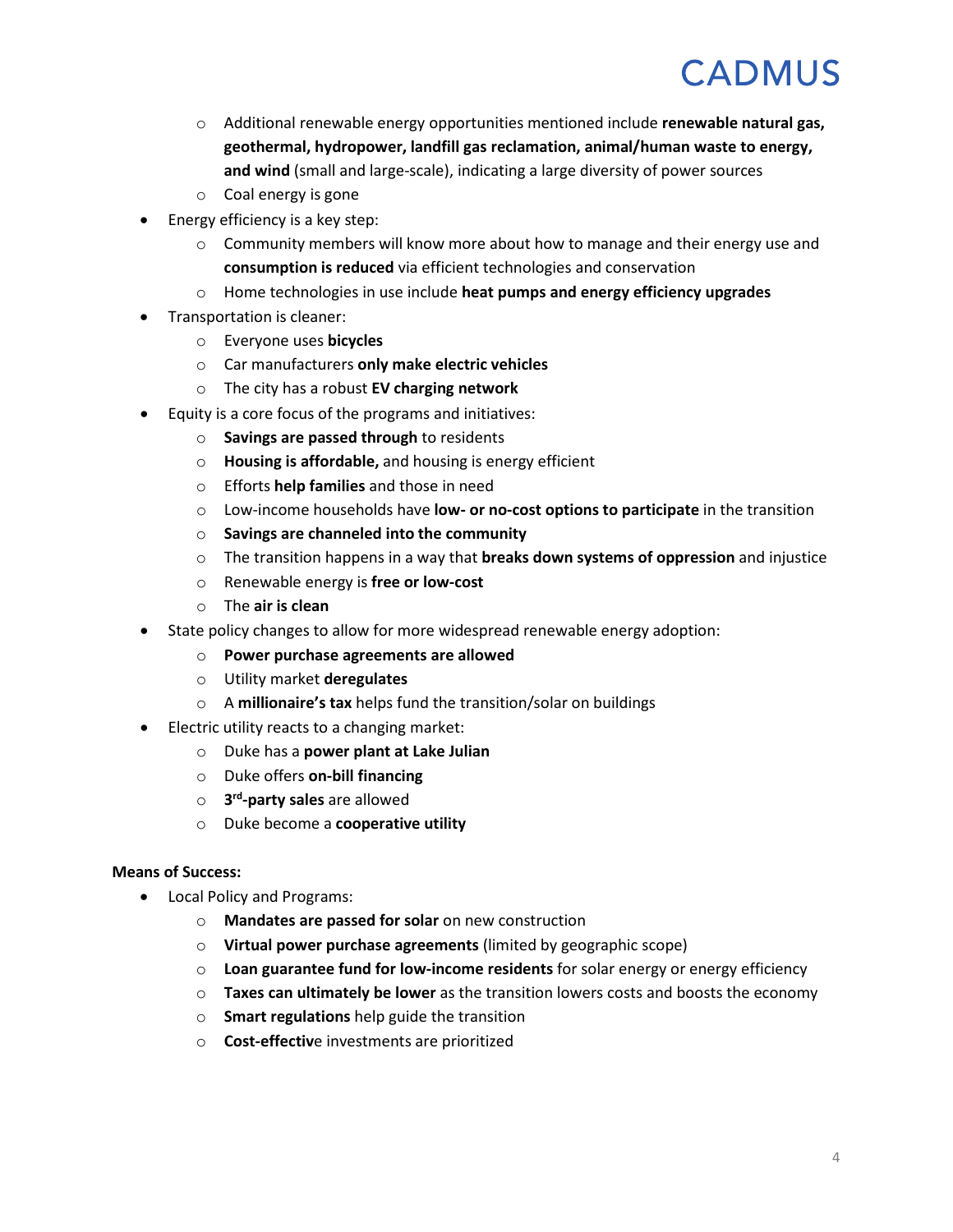- o Buncombe County generates enough **renewable energy for export** or to be sold through virtual means.
- Initiatives:
	- o There has been an investment in **both local renewable energy generation, as well as investment in renewable energy credits** (particularly local credits)
	- o There are **public private partnerships**
	- o The County and City have **invested in energy efficiency**
	- o There has been a **strong focus on education and outreach**, that is collaborative and inclusive. Public outreach focused on **identifying benefits of the transition.** Similarly, **education and outreach has been focused on new residents, new businesses, people of color, and young people.**

#### **Other noted changes by 2042:**

- Throughout the course of discussion, stakeholders noted a number of **changes that may be brought about by the changing climate**, including a loss of trees, changes to population, and utilities reacting to climate change
- They also reiterated themes of **tackling climate change, building resilience, moving to 0 emissions, and achieving clean energy** as overarching goals

After the reading of all the postcards, **members of the large group expressed initial reactions to the postcards**. Several members expressed that the concept of time stood out in the postcard exercise – that **23 years is both a very long time and a very short time in which to enact significant changes**. Many conditions can change within that time, including the local population size and education about renewable energy, the grid load, and technology. Several members noted that due to these future variables, the plan should be adaptable.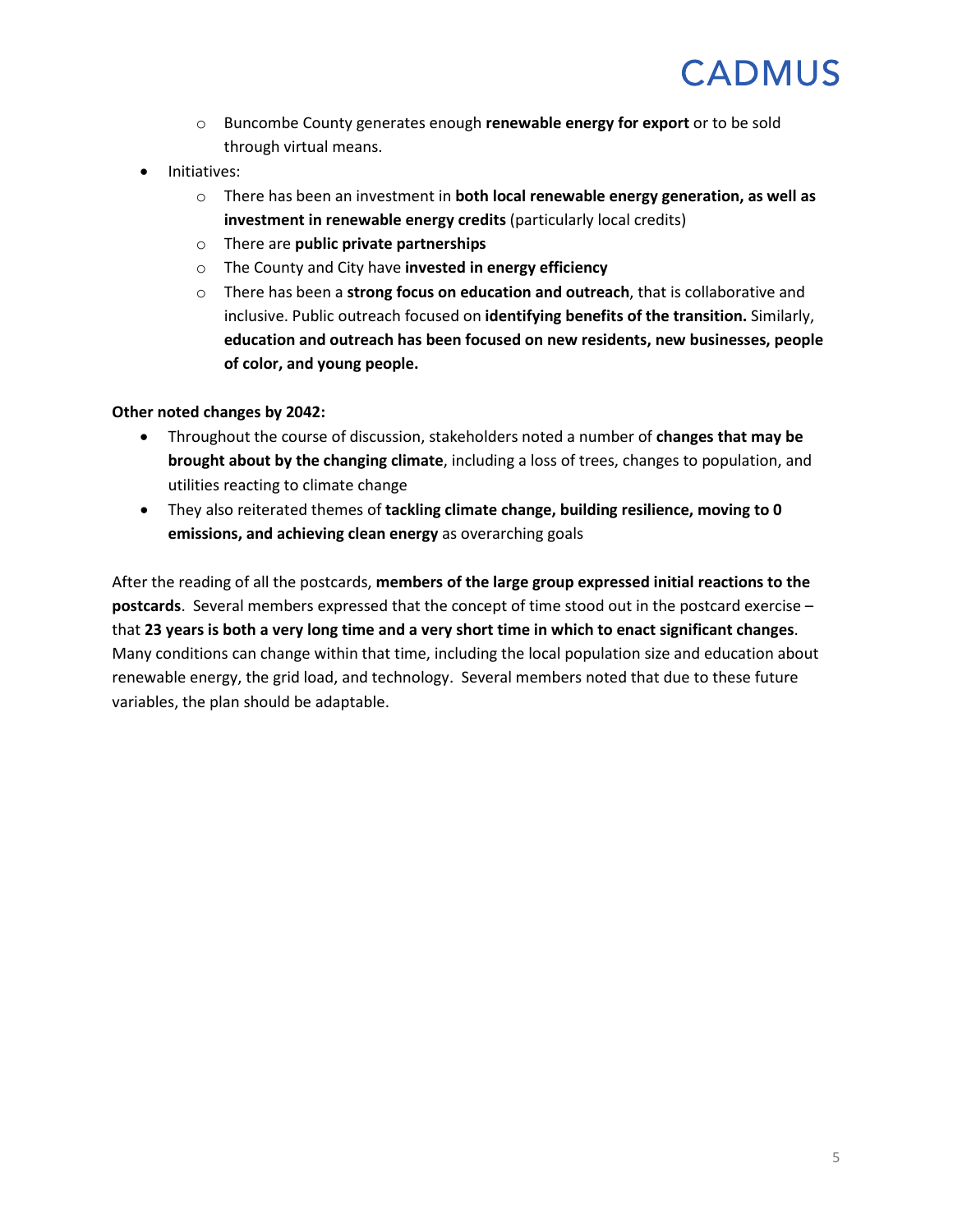|                                                               |                                                                                                 | $\bullet$                                               | How would you describe the rene             |
|---------------------------------------------------------------|-------------------------------------------------------------------------------------------------|---------------------------------------------------------|---------------------------------------------|
|                                                               | Collaboration<br>partnerships                                                                   | achreve<br>900                                          | education                                   |
| changing<br>rehvork<br>hydro                                  | free/low-rost<br>energy<br> and 61 <br>gas reclamation<br>regulating                            | millionaire<br>$\overline{\mathsf{t}}$<br>cost-effectue | dimate<br>change                            |
| small-scale<br>wind<br>wind<br>Solar                          | Mantuer                                                                                         | lower<br>taxes                                          | resilience<br>D<br>$R$ m <sub>1</sub> 3520m |
| solar<br>everywhere<br>renewable<br>geothermal<br>natural gas | new<br>construction =<br>solar                                                                  | affordable<br>loans                                     | Clean                                       |
| energy<br>heat pumps<br>effritry<br>+ EE home<br>green        | 50000000000<br>accessible<br>low or no cost<br>help                                             | sustamable<br>community<br>clean                        |                                             |
| pofs<br>no coal                                               | Gr LMI household.<br>families<br>affordable 3<br>help those<br>EE husing<br>in reed             | $a_1$<br>consumption<br>down                            |                                             |
| EVs                                                           | break down<br>equity<br>systems of<br>oppression                                                |                                                         |                                             |
| animal/himan<br>$\rightarrow$ energy<br>county/city           | $0n-b11$<br>onsite<br>firancing<br>generate<br>3rd party                                        | $Duke \rightarrow$<br>coop                              |                                             |
| buildings<br>Schools                                          | local RE<br>sales<br>purchasing<br>energy<br>locally<br>exper <sub>tr</sub><br>owned generation | dercgulation                                            |                                             |
|                                                               |                                                                                                 |                                                         |                                             |

### *Part III. Small Group Discussions: Program and Policy Priorities*

Following the report-out and discussion on the Collective Visioning exercise, the stakeholders were divided into four pre-designated breakout groups. In these groups, the stakeholders were asked to (1) react and respond to the visions from the Postcards to the Future and discuss priorities for the transition (2) identify preliminary programs and policies that resonate with them, and (3) to identify potential challenges and opportunities related to these programs and policies.

Key themes on priorities from the small-group discussions are described below. Results have been aggregated across the four break-out groups: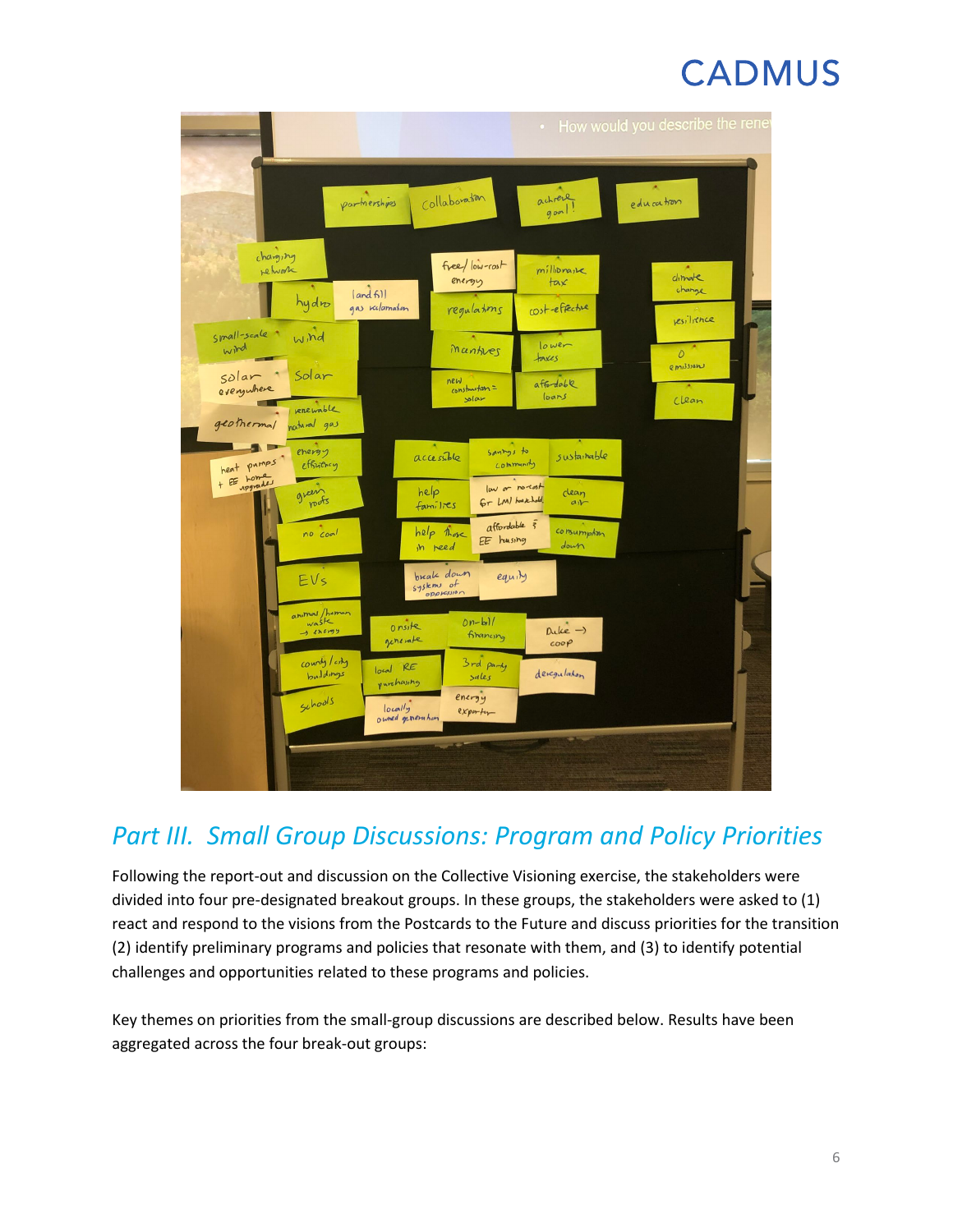- **Outreach, education and community buy-in.** Stakeholders expressed a strong preference to prioritize outreach, education, and building community buy-in as part of a successful in the RE transition. Specific thoughts or ideas for action include:
	- o Opinions expressed at this meeting may not reflect broader community opinions and perspectives, so need more outreach, particularly to vulnerable communities who live day-to-day. Need to show them the benefits of this transition (e.g. improving services, providing alternatives, more affordable housing, etc.).
	- o Be inclusive with outreach and invite *everyone* to the table at the beginning of the process, especially people of color and low- and moderate-income communities. Community outreach is extremely important.
	- $\circ$  Messaging must be simple and comprehensive (in plain language), accessible, and motivational. It must make people understand the benefits to all individuals of the renewable energy transition and inspire self-interested people to working in furtherance of the goal is worthwhile.
	- o Education on RE and the transition should happen in the schools
	- $\circ$  Internal staff education at the County and City is also needed should consult with City and County staff before setting goals
	- $\circ$  Benefits to capture from this transition include improved public health, job opportunities, increased community resilience, optimism for youth and faith in the future, and strong County and City reputation, which can connect to tourism and economic development
	- o Focus on communication and relationships ahead of technology solutions
	- $\circ$  Understand what language and messaging resonates and clear and simple language that is easy to understand
	- o Progress needs to be concrete (see notes about "local generation" below for more)
	- o Strategic use of social media for communication
- **Social Equity:** Stakeholders expressed a strong preference for social equity to be a central part of the County and City's renewable energy transition:
	- $\circ$  Equity and inclusion are necessary for success without it the entire community won't be involved, and therefore the community-wide goal won't be successful
		- **From past experiences, know that if social justice is not a component then the** issue becomes divisive and does not move forward
		- Part of equity is hearing all voices
	- $\circ$  Should consider how the 100% RE transition impacts our most vulnerable community members
	- $\circ$  Create more tools to add value in an equitable way (i.e. solar for affordable housing)
	- $\circ$  Provide space for people of color and low- and moderate-income communities. Improve community services
	- o Improve energy efficiency in affordable housing
	- o Build community wealth via the transition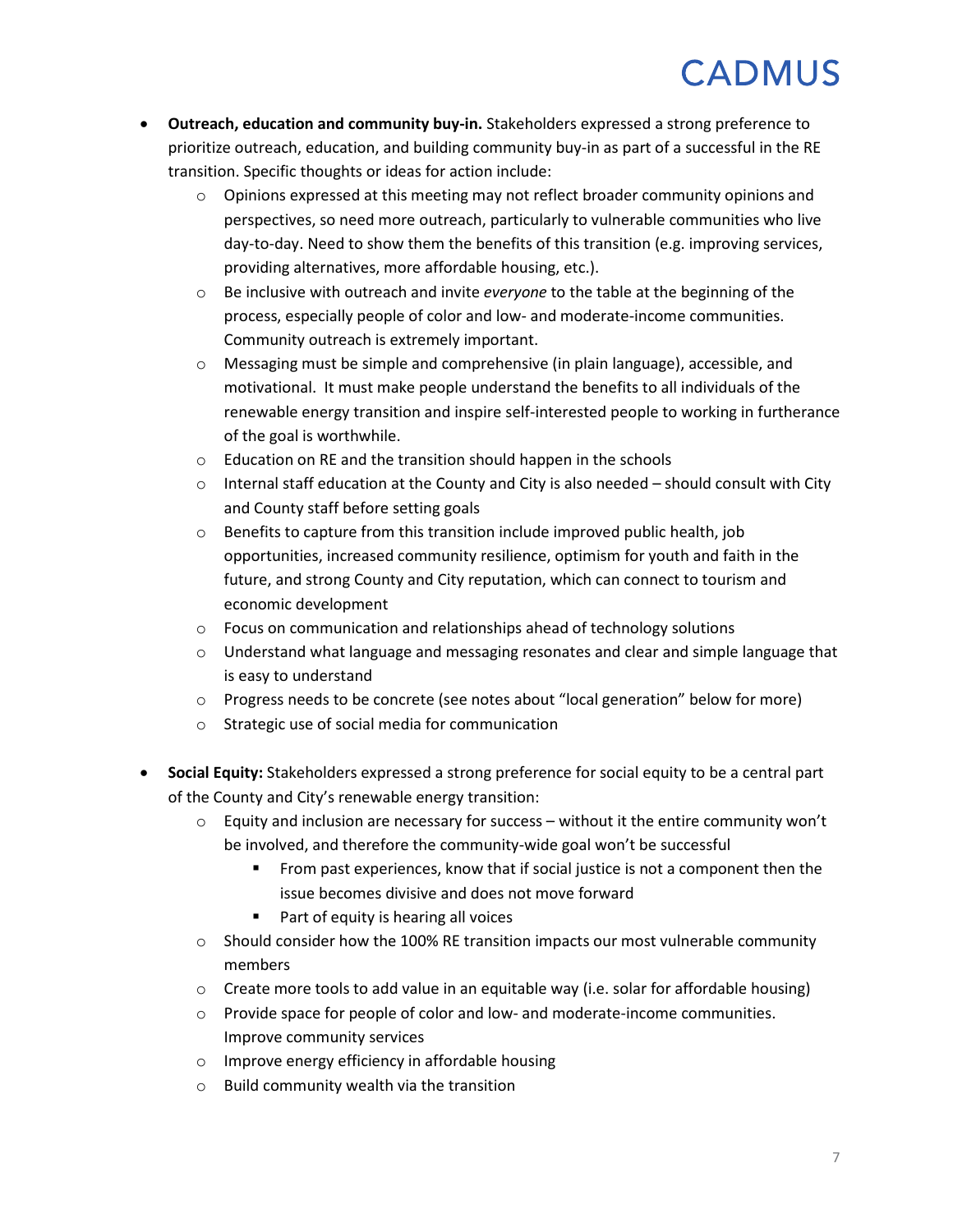- **Energy Efficiency:** Stakeholders expressed strong interest in including energy efficiency measures as part of the renewable energy transition:
	- $\circ$  Energy efficiency should come first as a way to reduce overall energy demand and the amount of renewable energy that must be produced or purchased.
	- $\circ$  Energy efficiency measures should be used to remove barriers and improve participation in achieving the target for low-income communities and for everyone
	- o Create a revolving fund for energy efficiency investments
	- o Focus on removing barriers here
- **Local Renewable Energy Generation:** Stakeholders expressed support for prioritizing solutions that are "local," although definitions of "local" varied among stakeholders:
	- $\circ$  Renewable energy should be produced locally, and local energy production encourages community buy-in and emotional investment in the project
	- o Invest in projects with good paybacks
	- $\circ$  Such projects can include highly visible projects like retrofitting schools and government buildings for energy efficiency, or installing solar panels on such buildings
	- o The County/City's image improves more when you can *see* the renewable energy projects
		- **Being a "climate city" attracts other businesses, can improve tourism**
	- o The County and City should install solar projects on County and City property
	- $\circ$  Capital project and renovations should include energy efficiency and solar by default
		- Commit to this and put funding there
		- Could consider a future bond for city buildings and include renewable energy in it
		- **Include AB Tech buildings in this**
		- Get real engineering estimates and who what five years can look like and think longer-term with investments about what is best for the community
	- o Discussions on the definition of local generation included:
		- Local does not include wind or solar farms from places like Oklahoma but can include projects that contribute to the grid that serves Buncombe County.
		- Renewable energy projects should be located as local to the County and City as possible
		- **100 miles away may still be local**
		- Regional may still be local (e.g. adjacent counties)
		- North Carolina
		- General principle could be to start as local as possible
- **Affordable and Realistic Goals**: Stakeholders expressed support for solutions that are affordable and realistic for the County and City to implement, and that are affordable and realistic for citizens.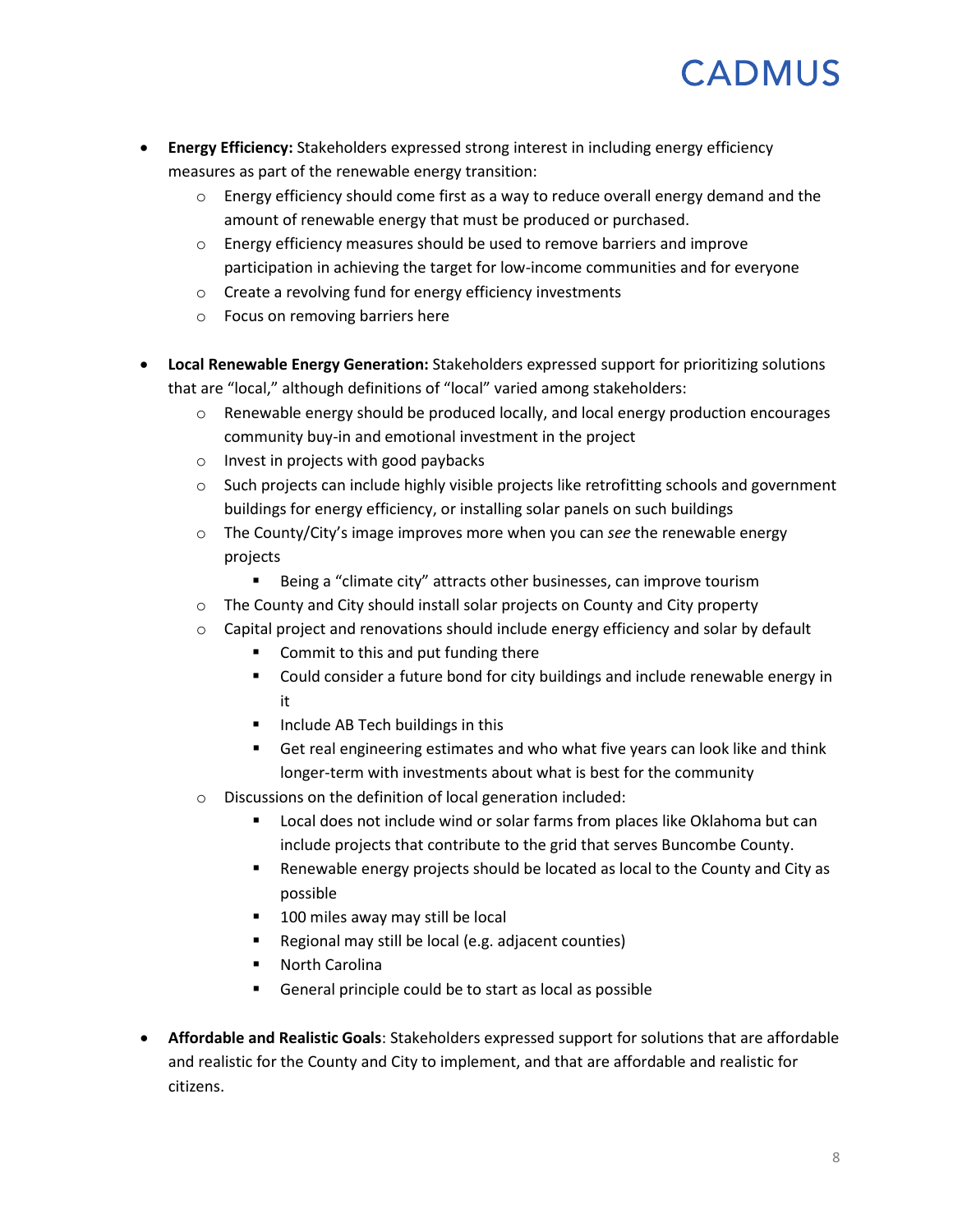- $\circ$  Policies must fit within competing priorities of the government and not detract from existing programs.
- $\circ$  In terms of affordability, the community should consider the micro-level impact to each household (and equitable impacts)
- $\circ$  In implementing the renewable energy transition, it is important to consult with County and City staff before setting goals to determine realistic budget, funding, and to get real engineering estimates of what will be needed
- $\circ$  Staff should participate in discussion and educational opportunities about the goals to build buy-in
- o 5-year check-ins to reassess priorities, progress, and budget are important
	- Reality will be completely different in 2042, so need to revisit and revise along the way
- $\circ$  Some concern was expressed that ideas in the visions were not realistic and incremental steps are important to take; also, a very uncertain timeframe
- **Financial**: In line with issues of affordability, stakeholders also discussed the importance of establishing the right financial programs for the transition:
	- o Important to build wealth for the County and City
	- $\circ$  Important to invest in strong capital infrastructure so that all the other pieces fall into place.
	- $\circ$  Possible sources of money for the renewable energy transition could include tourism tax revenues
	- $\circ$  Budget diversification will help with the transition (have a big infrastructure deficit right now too to contend with)
		- **Property tax (requires state policy change)**
		- Sales tax (must be carefully structured to not be regressive)
		- $\blacksquare$  Tap into tourism tax (requires state policy change) how to do this at the state level?
		- **Community land trusts**
		- More dedicated funding to address challenges
	- $\circ$  The County/City could delegate some responsibility to the business community i.e. "adopt RE"
		- Create competition programs within the community good press for participants and doesn't cost the County very much.
	- o Can or should the County / City implement a carbon tax?
	- $\circ$  There is potential to receive additional funding from the upcoming hospital acquisition
	- o Importance of ROI and accountability from renewable energy projects
	- o Concern that policies and investments need to reflect Asheville's commitment to reaching its goals and achieve targets despite costs. If costs are prohibitive enough to stall action, why did the County and City set targets at all?
	- o Goals need to better connect with investment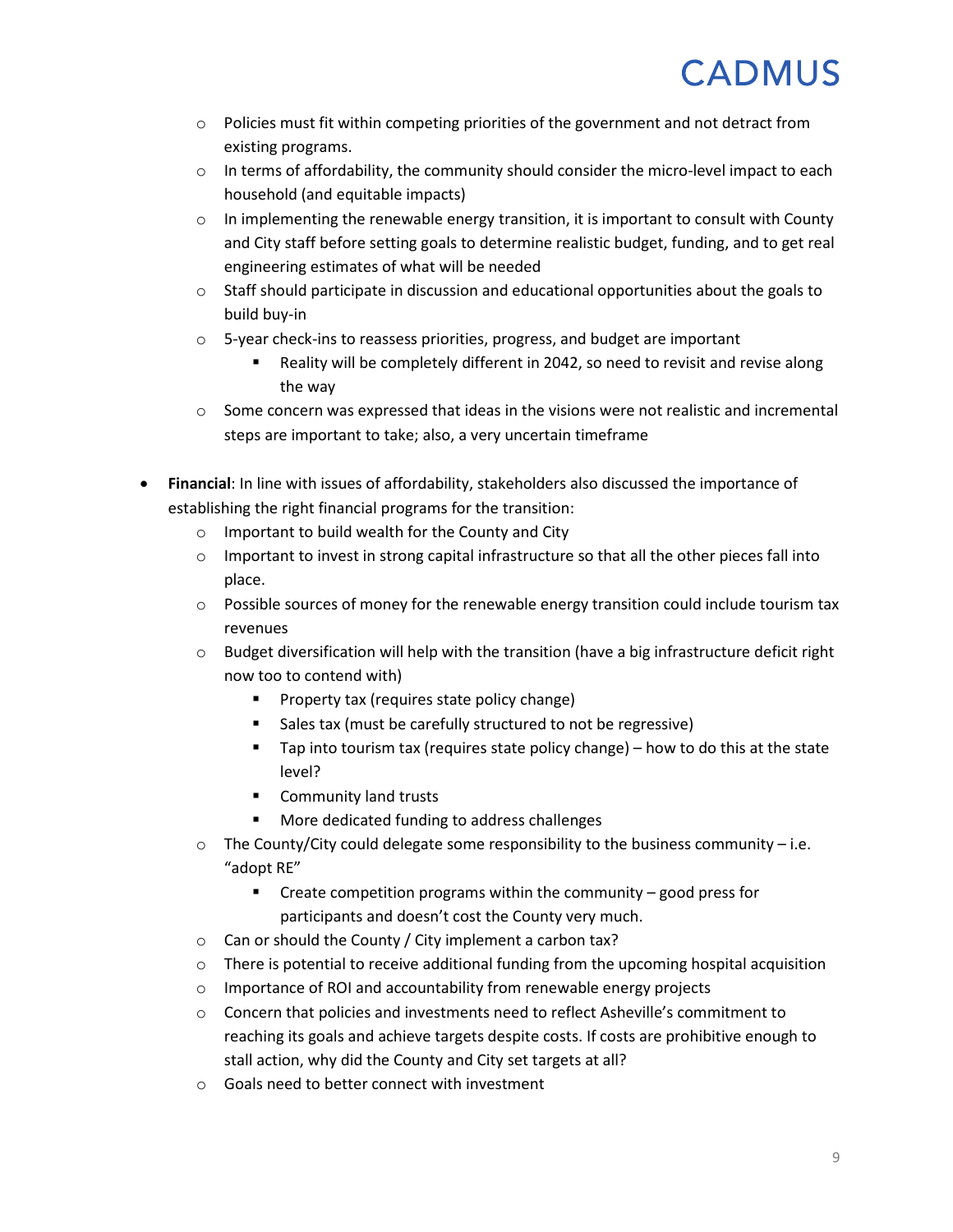- o State connections:
	- Should connect with the State Housing Finance Agency and tap state financing and credit opportunities
- $\circ$  Learn from what other governments have done that is cost-effective in the short- and long-term
- **Strategies for Direct Action:** Stakeholder expressed a preference to engage in actions at the local level where the County and City would have direct control:
	- o Energy Purchasing: Questions were raised about REC and Virtual PPA strategies, and the benefits of either claiming RECs to impact your power mix or selling RECs to improve revenue and ability to fund other renewable energy projects. Discussion on this topic included the following opinions:
		- Want to purchase from a place that would not have created the renewable project "but for" the County and/or City's purchase. Additionality is important (adding additional generation to the grid based on the County/City's purchase)
		- Importance of owning versus selling REC:
			- Owning provides the claim to renewable energy generation, but selling would provide financial security and funding for the transition
			- Interest in multiple groups on selling RECs in the short-run for revenue generation (though noting tradeoffs with that option)
		- Reinvest revenues into renewable energy/sustainability programs, such as for schools, gov't buildings, and better transportation systems
		- Virtual PPA discussion and questions related to the area/region for the purchase, with a preference expressed towards virtual PPAS on the same grid as the County and City. There is also the potential to work with corporations like Apple or Amazon and questions about if this a credible approach.
	- o Permitting and zoning strategies: "Solar-ready," "climate-smart," "EV-ready"
	- o Local generation (see notes in "local" section above)
- **Strategies for Collaboration**: Stakeholders also discussed the importance to collaborate at the state level and with utilities to enact broader policy changes that will impact the County and City.
	- o State level actions
		- Local advocacy to change state policies related to renewable energy and energy efficiency is important
			- Partner with statewide advocacy groups
		- Building code
			- Advocate for changes to state law to require new buildings to be solar ready, climate smart, EV ready, LEED standard, etc.
		- Renewable energy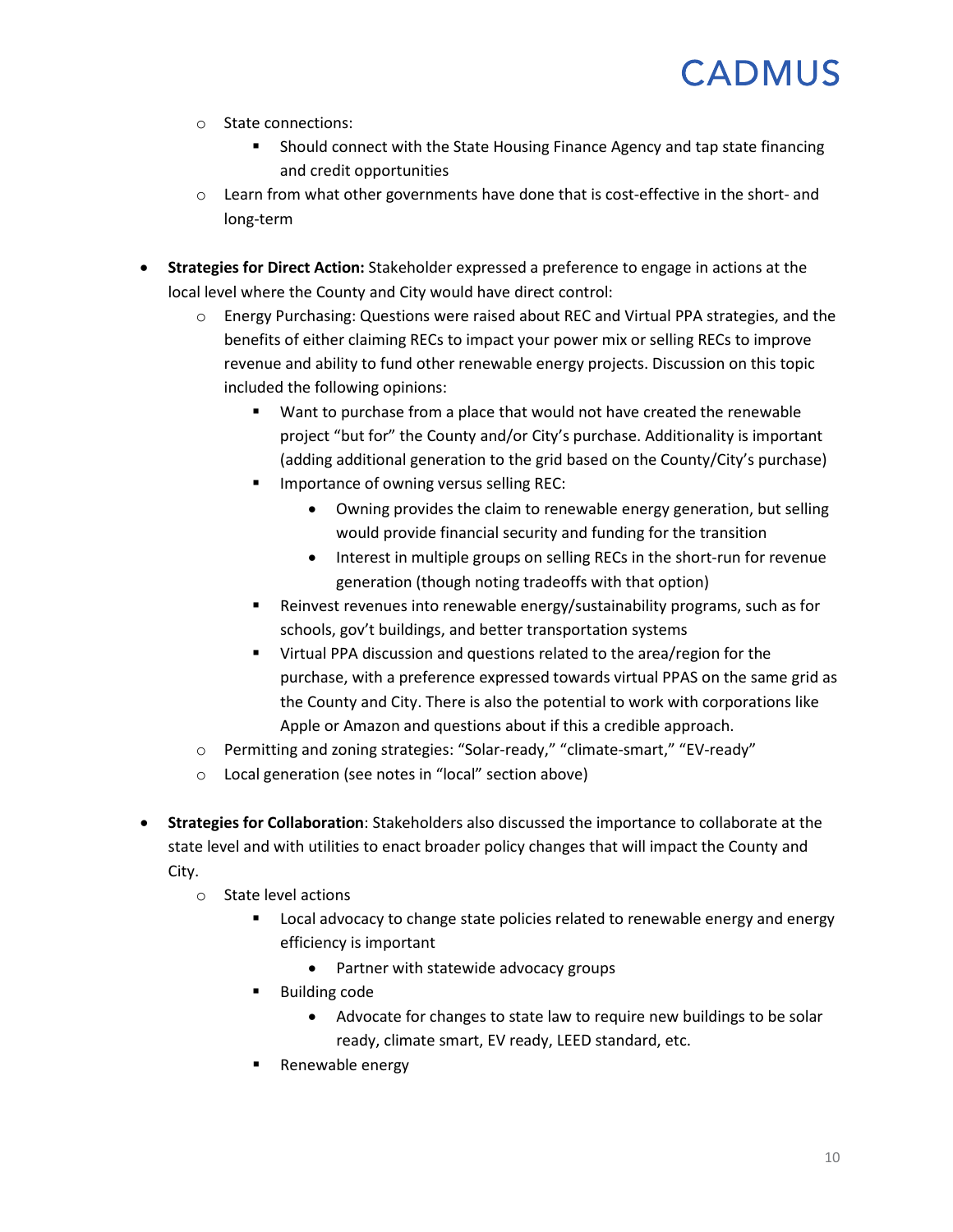- Remove barriers to  $3^{rd}$  party sales, increase the renewable energy portfolio standard (REPS), affordable housing development
- Include socially responsible investment (SRI) options in retirement plans
- o Utility actions
	- **-** Lobby Duke to go 100% renewable so Buncombe Count and Asheville reach their goals easily
	- Ask for incentive programs and rebates, especially for large renewable energy development opportunities
	- On-bill financing should be offered makes process easier and reduced friction
- o Business
	- Bring in the business community they have responsibility here too. Could have a "adopt renewable energy" program
	- Can also create voluntary programs and tap philanthropy dollars, such as a voluntary revolving investment fund
	- Important to get "Main Street" involvement in the transition
- o Advocacy groups
	- Partner with statewide advocacy groups like the NC Sustainable Energy Association
	- Have a larger role in advocacy for change at the state-level
- **Workforce Development:** Stakeholders raised several priorities related to workforce development for the transition:
	- $\circ$  Begin with education in school systems and provide community college degree programs for renewable energy and energy efficiency jobs
	- o Include assessment of economic development and population migration when creating workforce development programs
	- o Create jobs that allow young people to live here
	- $\circ$  Incentives for local hires (would need to overcome state barriers) and/or require businesses to put a percentage back into community workforce training
	- o Connect renewable projects to Buncombe County and North Carolina jobs
	- o Connect to local industries manufacturing, education, medical sectors on the transition
- **Quick Wins**: Opportunities for "quick wins" were discussed by one group and included:
	- $\circ$  Public installations of renewable energy (e.g. in a public square) or rooftop PV and on other public buildings
	- o Clear communication about cost savings from investments
	- o "Thermometer" or other tracking device in a public space to show progress
	- o Installations at schools or breweries alongside tours
	- o Transit station installation
	- o Demonstration projects in neighborhoods